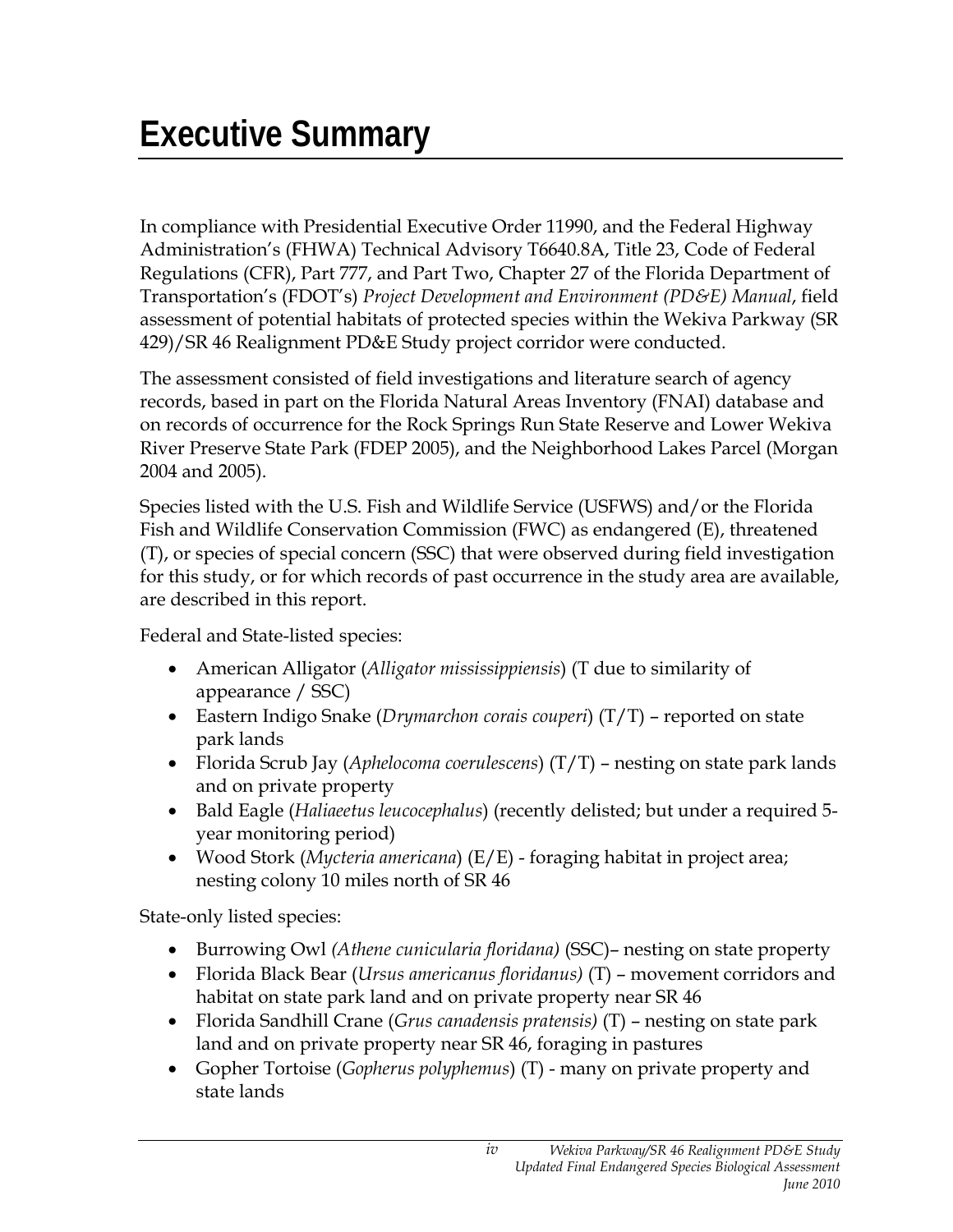- Sherman's Fox Squirrel (*Sciurus niger shermani*) (SSC) on private property and state lands
- Wading Birds foraging activity little blue heron (*Egretta caerulea*) (SSC), snowy egret (*Egretta thula)* (SSC), tri-colored heron (*Egretta tricolor*) (SSC), and white ibis (*Eudocimus albus* (SSC) (no nesting colonies were identified within a mile of the study area)

Public conservation lands that contain important wildlife habitat adjacent to portions of the project study area:

- Lower Wekiva River Preserve State Park
- Orange County Environmental Protection Division GreenPlace parcels purchased for conservation
- Rock Springs Run State Reserve
- Seminole State Forest
- Wekiwa Springs State Park
- Wolf Branch Sink Preserve

Privately owned conservation land:

• Wekiva River Mitigation Bank (former New Garden Coal) property

Recently acquired parcels for public conservation, as identified in the *Wekiva Parkway and Protection Act,* within the project study area:

- Neighborhood Lakes property
- 385 acres of the 628-acre collection of parcels known as Pine Plantation

Property purchased for possible conservation as identified in Recommendation 3 of the Wekiva River Basin Coordinating Committee *Final Report*:

• Former Silvestri parcels

Private lands with natural resources adjacent to or within the project study area:

- Doggett and Forman properties (north of Ondich Rd)
- Nesler property and Strite Trust parcel (north of Haas Road)

Special Waters Designation in or adjacent to the project study area:

- Rock Springs Run designated an Outstanding Florida Water
- Wekiva River designated an Outstanding Florida Water, Wild and Scenic River, and Aquatic Preserve

Riparian Habitat Protection Zone:

• The Wekiva River and Rock Springs Run designated protection zone of forested uplands adjacent to the river, per 40C-41 (3)(e)1.) Florida Administrative Code (F.A.C.)

*v*